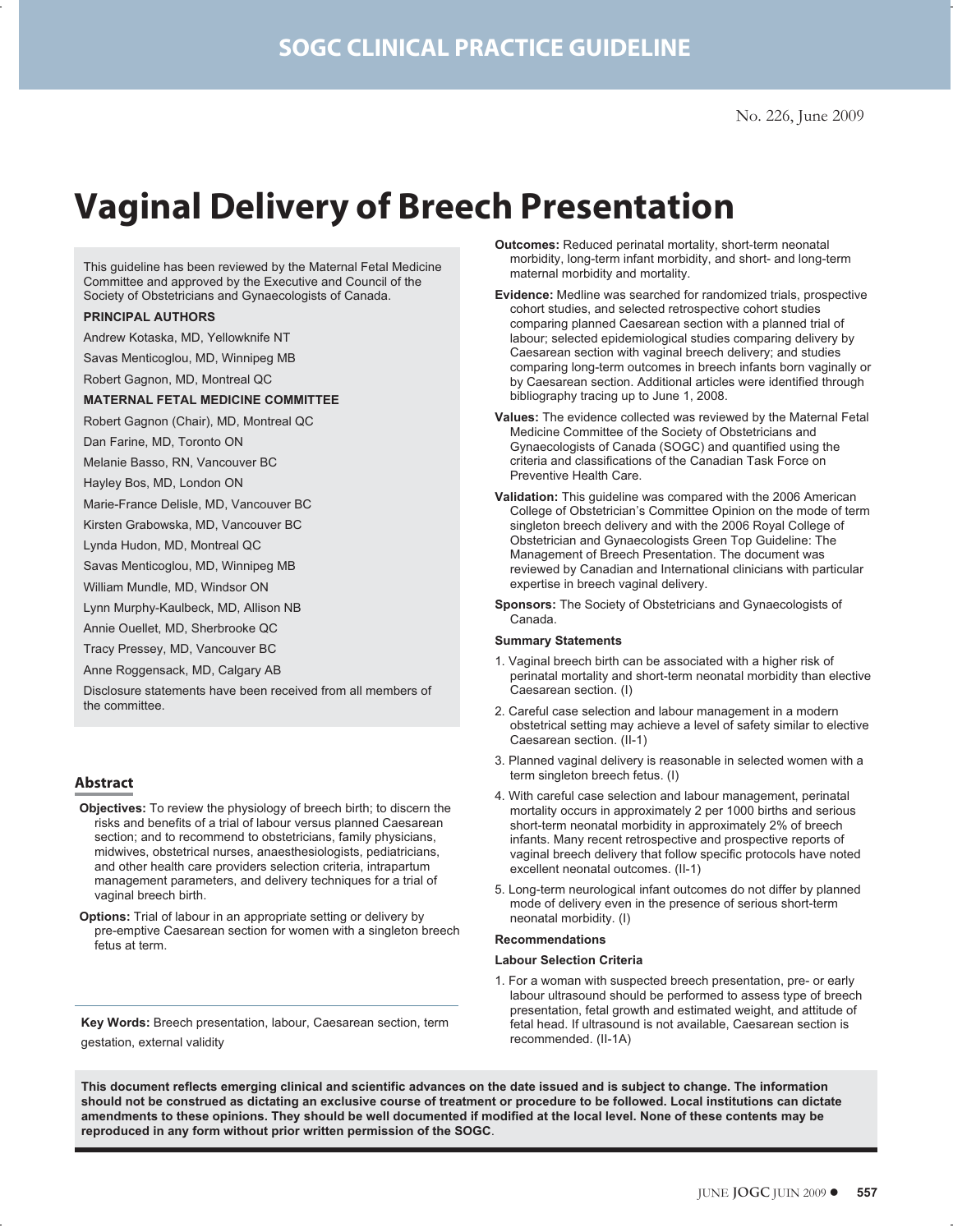## **Key to evidence statements and grading of recommendations, using the ranking of the Canadian Task Force on Preventive Health Care**

| Quality of Evidence Assessment*                                                                                                                                                                                                                         | Classification of Recommendations+                                                                                                                |
|---------------------------------------------------------------------------------------------------------------------------------------------------------------------------------------------------------------------------------------------------------|---------------------------------------------------------------------------------------------------------------------------------------------------|
| Evidence obtained from at least one properly randomized<br>Ŀ.<br>controlled trial                                                                                                                                                                       | A. There is good evidence to recommend the clinical preventive<br>action                                                                          |
| II-1: Evidence from well-designed controlled trials without                                                                                                                                                                                             | B. There is fair evidence to recommend the clinical preventive                                                                                    |
| randomization                                                                                                                                                                                                                                           | action                                                                                                                                            |
| II-2: Evidence from well-designed cohort (prospective or                                                                                                                                                                                                | C. The existing evidence is conflicting and does not allow to                                                                                     |
| retrospective) or case-control studies, preferably from more                                                                                                                                                                                            | make a recommendation for or against use of the clinical                                                                                          |
| than one centre or research group                                                                                                                                                                                                                       | preventive action; however, other factors may influence                                                                                           |
| II-3: Evidence obtained from comparisons between times or                                                                                                                                                                                               | decision-making                                                                                                                                   |
| places with or without the intervention. Dramatic results in                                                                                                                                                                                            | D. There is fair evidence to recommend against the clinical                                                                                       |
| uncontrolled experiments (such as the results of treatment                                                                                                                                                                                              | preventive action                                                                                                                                 |
| with penicillin in the 1940s) could also be included in this                                                                                                                                                                                            | E. There is good evidence to recommend against the clinical                                                                                       |
| category                                                                                                                                                                                                                                                | preventive action                                                                                                                                 |
| Opinions of respected authorities, based on clinical<br>III:<br>experience, descriptive studies, or reports of expert<br>committees                                                                                                                     | There is insufficient evidence (in quantity or quality) to make<br>a recommendation; however, other factors may influence<br>decision-making      |
| *The quality of evidence reported in these guidelines has been adapted from The Evaluation of Evidence criteria described in the Canadian Task Force<br>on Preventive Health Care. <sup>62</sup><br>Task Force on Preventive Health Care. <sup>62</sup> | †Recommendations included in these guidelines have been adapted from the Classification of Recommendations criteria described in the The Canadian |

- 2. Contraindications to labour include
	- a. Cord presentation (II-3A)
	- b. Fetal growth restriction or macrosomia (I-A)
	- c. Any presentation other than a frank or complete breech with a flexed or neutral head attitude (III-B)
	- d. Clinically inadequate maternal pelvis (III-B)
	- e. Fetal anomaly incompatible with vaginal delivery (III-B)
- 3. Vaginal breech delivery can be offered when the estimated fetal weight is between 2500 g and 4000 g. (II-2B)

#### **Labour Management**

- 4. Clinical pelvic examination should be performed to rule out pathological pelvic contraction. Radiologic pelvimetry is not necessary for a safe trial of labour; good progress in labour is the best indicator of adequate fetal-pelvic proportions. (III-B)
- 5. Continuous electronic fetal heart monitoring is preferable in the first stage and mandatory in the second stage of labour. (I-A) When membranes rupture, immediate vaginal examination is recommended to rule out prolapsed cord. (III-B)
- 6. In the absence of adequate progress in labour, Caesarean section is advised. (II-1A)
- 7. Induction of labour is not recommended for breech presentation. (II-3B) Oxytocin augmentation is acceptable in the presence of uterine dystocia. (II-1A)

#### **ABBREVIATIONS**

ACOG American College of Obstetricians and Gynecologists

- CS Caesarean section
- CEFM continuous electronic fetal monitoring
- RCOG Royal College of Obstetricians and Gynaecologists
- TBT Term Breech Trial
- TOL trial of labour
- 8. A passive second stage without active pushing may last up to 90 minutes, allowing the breech to descend well into the pelvis. Once active pushing commences, if delivery is not imminent after 60 minutes, Caesarean section is recommended. (I-A)
- 9. The active second stage of labour should take place in or near an operating room with equipment and personnel available to perform a timely Caesarean section if necessary. (III-A)
- 10. A health care professional skilled in neonatal resuscitation should be in attendance at the time of delivery. (III-A)

#### **Delivery Technique**

- 11. The health care provider for a planned vaginal breech delivery needs to possess the requisite skills and experience. (II-1A)
- 12. An experienced obstetrician-gynaecologist comfortable in the performance of vaginal breech delivery should be present at the delivery to supervise other health care providers, including a trainee. (I-A)
- 13. The requirements for emergency Caesarean section, including availability of the hospital operating room team and the approximate 30-minute timeline to commence a laparotomy, must be in accordance with the recommendations of the SOGC Policy Statement, "Attendance at Labour and Delivery" (CPG No. 89; update in press, 2009). (III-A)
- 14. The health care provider should have rehearsed a plan of action and should be prepared to act promptly in the rare circumstance of a trapped after-coming head or irreducible nuchal arms: symphysiotomy or emergency abdominal rescue can be life saving. (III-B)
- 15. Total breech extraction is inappropriate for term singleton breech delivery. (II-2A)
- 16. Effective maternal pushing efforts are essential to safe delivery and should be encouraged. (II-1A)
- 17. At the time of delivery of the after-coming head, an assistant should be present to apply suprapubic pressure to favour flexion and engagement of the fetal head. (II-3B)
- 18. Spontaneous or assisted breech delivery is acceptable. Fetal traction should be avoided, and fetal manipulation must be applied only after spontaneous delivery to the level of the umbilicus. (III-A)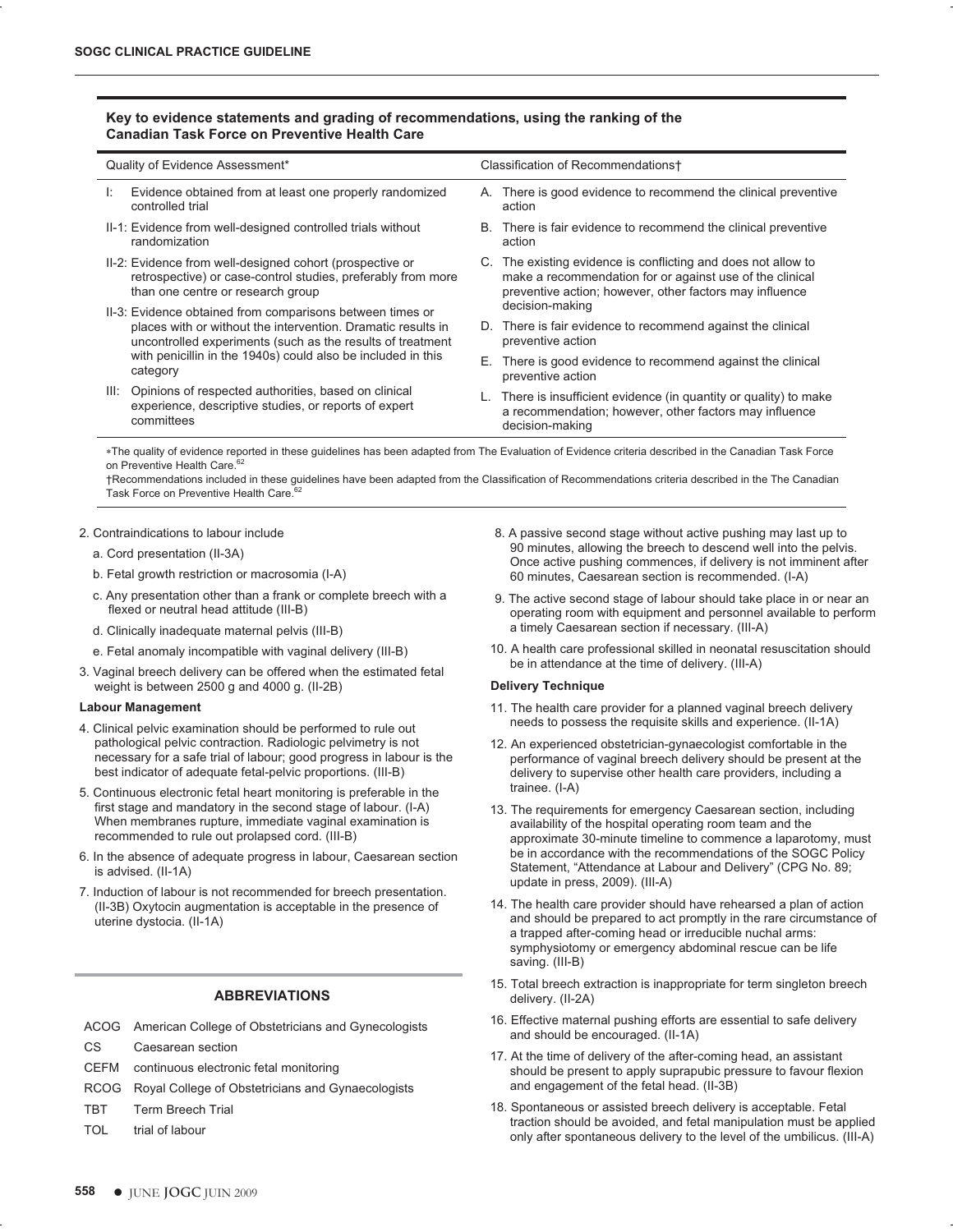- 19. Nuchal arms may be reduced by the Løvset or Bickenbach manoeuvres. (III-B)
- 20. The fetal head may deliver spontaneously, with the assistance of suprapubic pressure, by Mauriceau-Smellie-Veit manoeuvre, or with the assistance of Piper forceps. (III-B)

#### **Setting and Consent**

- 21. In the absence of a contraindication to vaginal delivery, a woman with a breech presentation should be informed of the risks and benefits of a trial of labour and elective Caesarean section, and informed consent should be obtained. A woman's choice of delivery mode should be respected. (III-A)
- 22. The consent discussion and chosen plan should be well documented and communicated to labour-room staff. (III-B)
- 23. Hospitals offering a trial of labour should have a written protocol for eligibility and intrapartum management. (III-B)
- 24. Women with a contraindication to a trial of labour should be advised to have a Caesarean section. Women choosing to labour despite this recommendation have a right to do so and should not be abandoned. They should be provided the best possible in-hospital care. (III-A)
- 25. The Society of Obstetricians and Gynaecologists of Canada (SOGC), in collaboration with the Association of Professors of Obstetrics and Gynaecology (APOG), The College of Family Physicians of Canada (CFPC), and The Canadian Association of Midwives (CAM) should revise the training requirements at the undergraduate and postgraduate levels. SOGC will continue to promote training of current health care providers through the<br>MORE<sup>OB</sup>, ALARM (Advances in Labour and Risk Management), and other courses. (III-A)
- 26. Theoretical and hands-on breech birth training simulation should be part of basic obstetrical skills training programs such as ALARM, ALSO (Advanced Life Support Training in Obstetrics),<br>and MORE<sup>OB</sup> to prepare health care providers for unexpected vaginal breech births. (III-B)

J Obstet Gynaecol Can 2009;31(6):557–566

## **BACKGROUND**

Compared with a fetus with cephalic presentation, a breech fetus faces increased risk during labour and delivery of asphyxia from cord compression and of traumatic injury during delivery of the shoulders and head. Pre-emptive Caesarean section avoids most of this risk. Prior to 1940, despite breech perinatal mortality rates of 5%, CS involved too much maternal risk to be used routinely to lower fetal risk.<sup>1</sup> Improved safety with antibiotics, blood transfusion, and Kerr's lower segment incision prompted consideration of routine CS for breech presentation.2 Concurrently, improvements in vaginal breech delivery technique markedly lowered the risk of a trial of labour in experienced hands, and breech perinatal mortality continued to fall, despite stabilization of the CS rate.1,3–8 The debate surrounding the optimal mode of delivery for the breech fetus focuses on a single clinical question: what is the magnitude of risk to the fetus of a TOL and how should we balance it against the increased immediate and future risk of CS to the mother and her future children?

## **TERM BREECH TRIAL**

Published in 2000, the Term Breech Trial was a large, multicentre randomized controlled trial designed to determine the safest mode of delivery for a term breech fetus.<sup>9</sup> In countries with a low perinatal mortality rate, the trial showed no difference in perinatal mortality between a planned CS and a TOL but a striking difference in "serious" short-term neonatal morbidity: 0.4% versus 5.1%. No difference in maternal mortality or serious morbidity was measured, leading most experts to recommend planned CS for breech presentation at term.10,11 An abrupt shift in clinical practice ensued, and term breech CS rates increased around the world. The pool of expertise in vaginal breech birth has shrunk rapidly since, and many obstetrician-gynaecologists now graduate with little or no experience with vaginal breech delivery. In many regions of the world, women with a breech fetus no longer have the option of a medically attended vaginal breech birth.12,13

The TBT is the largest randomized clinical trial ever undertaken on term breech mode of delivery, and it has provided a wealth of information about breech birth. Despite its strengths, however, a number of weaknesses have been identified since its publication.14–20 Based on the information available at the time, its findings may have been misinterpreted and may have led to premature changes in clinical practice. A comprehensive analysis is beyond the scope of this guideline; however, an examination of the TBT's major limitations is critical to estimating the true risk of labour to a breech fetus. They can be grouped as follows: (1) inadequate case selection and intrapartum management; (2) maternity units with markedly different skill levels grouped together; and (3) short-term morbidity used as a surrogate marker for long-term neurological impairment.

#### **TBT: Case Selection and Labour Management**

Pre- or early labour ultrasound was not required, which may have allowed fetuses with growth restriction due to placental insufficiency to go undetected. At least seven of the trial's 16 perinatal deaths were in growth-restricted fetuses.9,16,19,21 To what extent undetected fetal macrosomia and deflexed head position contributed to morbidity and mortality is unknown. Continuous electronic fetal monitoring was also not required, and only one third of fetuses received it. The trial protocol allowed labour progress to be as slow as 0.5 cm/hr in the first stage and up to 3.5 hours for the second stage.21 Although they are acceptable for cephalic fetuses, few experienced practitioners consider these limits acceptable for a breech fetus, and the 5% of fetuses born after an active second stage longer than 60 minutes encountered increased morbidity and mortality.22 Therefore it can be learned from the TBT that the following strategies may increase the safety of term breech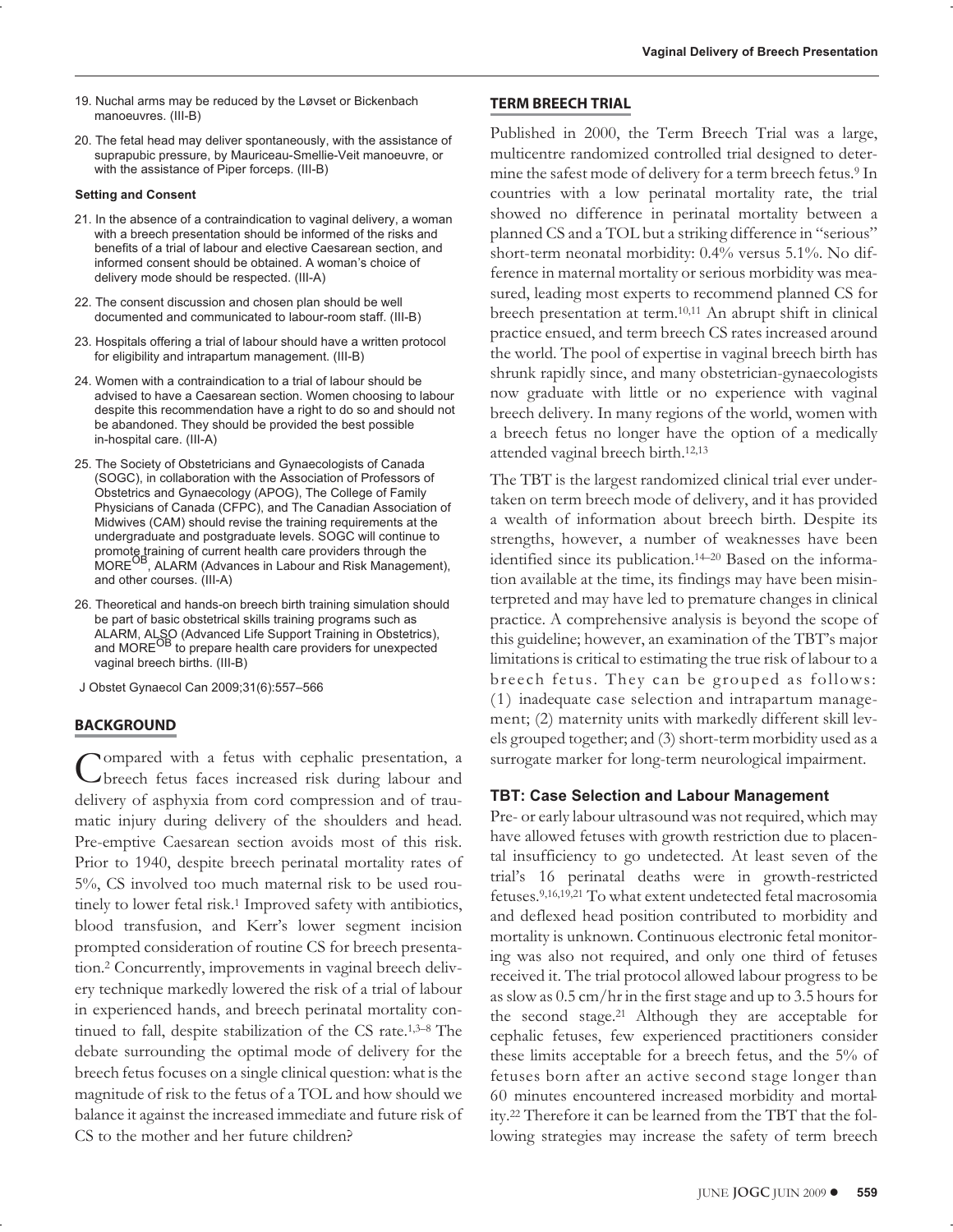deliveries: ultrasound estimation of fetal weight to detect abnormal fetal growth, fetal head attitude, and type of breech presentation, and close attention to progress in the second stage of labour.

Although a practitioner experienced in vaginal breech birth was expected at every delivery, a licensed obstetrician was not present at 13% of births in the planned vaginal birth group versus 2% in the planned Caesarean section group, and there was a high degree of crossover in the trial: 10% of women randomized to planned CS delivered vaginally. Three percent of fetuses were cephalic at delivery, highlighting the need for routine ultrasound for suspected breech in labour or prior to elective CS.

## **TBT: Surrogate Short-term Outcome**

Short-term morbidity in vaginally born breech fetuses is often increased because of the cord compression that commonly occurs during the second stage and fetal expulsion. In countries like Canada with low perinatal mortality, the absolute difference in serious short-term morbidity between the arms of the TBT was 5%. However, one half of the sample was followed beyond two years, at which time there was no difference in the combined perinatal death and abnormal neurological outcome: 3.1% in the planned CS group, and 2.8% in the TOL group.23 Of the 18 infants with serious neonatal morbidity that were followed, 17 were neurologically normal at two years of age. The remaining infant died of congenital subglottic stenosis, considered unlikely to be related to mode of delivery. This demonstrates the systematic failure, also shown by other studies, of short-term morbidity to predict long-term outcome in breech infants.24–28 At two years of age, the only significant difference in infant outcome was fewer "medical problems in the past several months" in the TOL group (15% vs. 21%;  $P = 0.02$ ). The neonatal immune system is activated during labour, and associations between labour and reduced incidence of pediatric allergic and auto-immune disease may be causal.29–32

With the limitations in the TBT, women had a 97% chance of having a neurologically normal two-year old, regardless of planned mode of birth. Those randomized to a trial of labour had a 6% absolute lower chance (or 30% relative risk reduction) of having a two-year-old child with unspecified medical problems, suggesting some lasting benefit of labour to the newborn immune system.

## **PREMODA STUDY**

Numerous retrospective series comparing a TOL with planned CS have been published.26,27,33–37 Many were large enough to demonstrate acceptable safety of breech birth in individual units; however, data were collected retrospectively and were not necessarily generalizable beyond those experienced units. In 2006, in response to the TBT, Goffinet et al. published the PREMODA study: a multicentre descriptive study four times larger than the TBT.38 Prospective data were collected from 8105 women in 174 centres in France and Belgium, using the same short-term combined outcome of perinatal mortality or serious neonatal morbidity as the TBT. Contemporary practice in France and Belgium involves a cautious, consistent level of care, which was not altered by the investigators.

The PREMODA study was descriptive, and the percentage of women attempting vaginal birth varied between centres (47.8–89.0%). Overall, CS was planned in 69% and a TOL undertaken in 31%, consistent with non-randomization. Of 2526 women having a TOL, 1796 (71%) delivered vaginally for an overall vaginal birth rate of 22.5%. Pre- or early labour ultrasound and CEFM in labour were universal. Contrary to standard practice in many countries, including Canada, radiologic pelvimetry was employed in 82%. Failure to progress for more than two hours in the first stage of labour occurred in 3.8% of labours, and an active second stage longer than 60 minutes occurred in only 0.2% of cases. Only 0.6% of women planning CS eventually delivered vaginally, and all fetuses were breech at delivery.

Although not strictly comparable, the PREMODA outcomes contrast with those of the TBT. There was no difference in perinatal mortality (0.08% vs. 0.15%) or serious neonatal morbidity (1.6% vs. 1.45%) between a TOL and planned CS. The only difference in outcome was a 0.16% incidence of five-minute Apgar score < 4 in the TOL group versus 0.02% in the planned CS group. Eight times larger than the low-perinatal-mortality subset of the TBT, the PREMODA study provides a robust estimate of the risk of a cautious breech TOL in a modern, well-supported obstetrical unit.

#### **EPIDEMIOLOGY**

Epidemiological comparisons of breech infants born vaginally or by CS are typically hampered by their large and retrospective design: the ultimate mode of delivery does not take into account the planned mode of delivery or quality of care provided. One study in particular bears mentioning, however. From a large, well-maintained national database, Reitberg et al. studied the change in obstetrical breech practice in the Netherlands before and after publication of the TBT.39 They detected an abrupt drop immediately after publication in overall vaginal breech birth rate from 50% to 20%, accompanied by a drop in perinatal mortality from 0.35% to 0.18% and in fetal trauma from 0.29% to 0.08%. Although perinatal mortality had previously continued to decline in the Netherlands despite a stabilization of the CS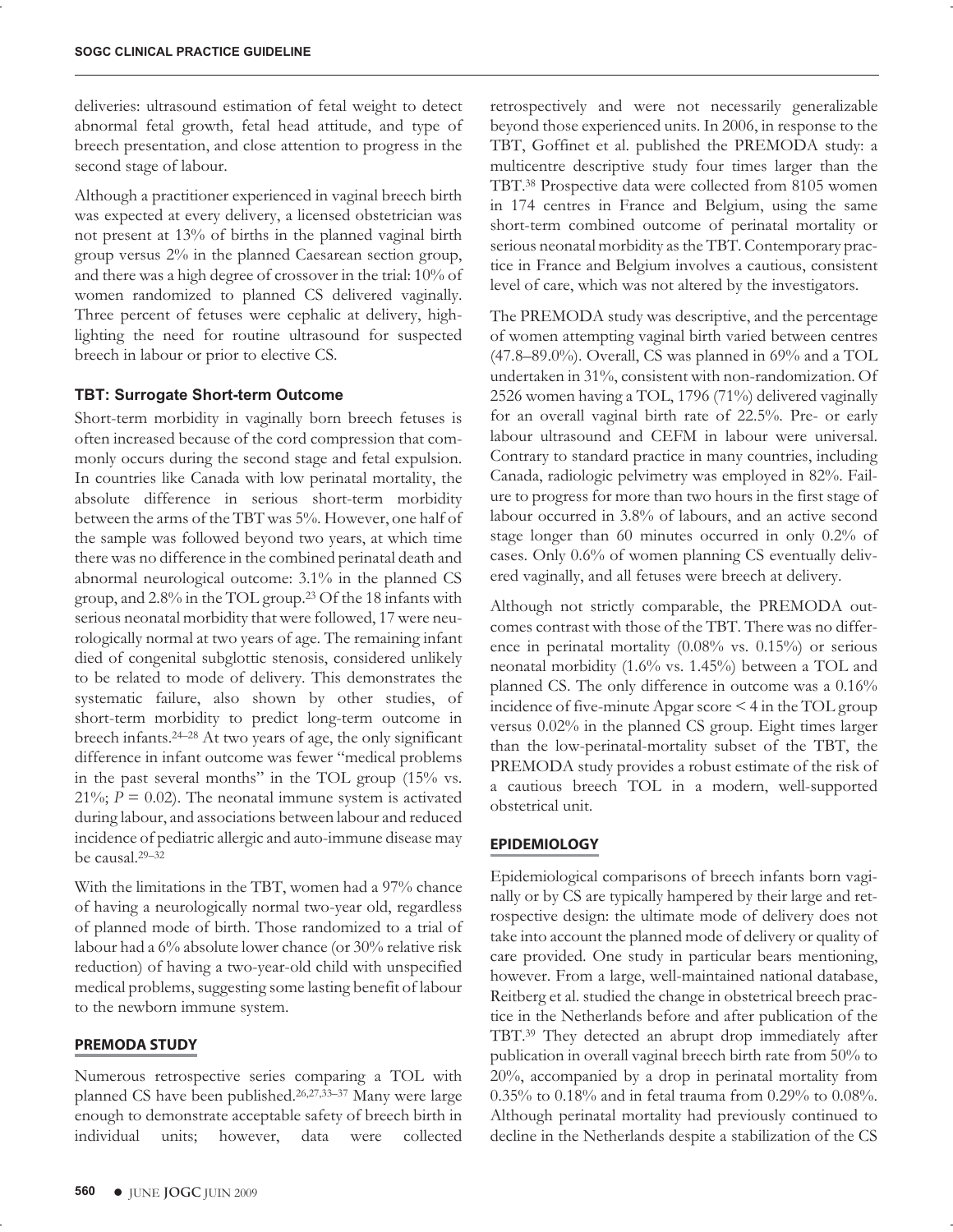rate, the clear further decrease with the sudden increase in CS rate strongly implies causality.8 The magnitude of the drop was small, requiring altered management in some 600 women with a breech fetus and some 175 additional CS to prevent one perinatal death; however, the results imply that increased caution resulted in a lower vaginal breech birth rate and improved safety. The improved outcome was largely due to the increase in planned CS, but the outcome was also better after emergency CS and vaginal delivery, suggesting that in carefully selected pregnant women, vaginal breech delivery may be a safe option. In contrast to the TBT, the new practice has resulted in a small increase in CS-related maternal morbidity and mortality, sparking debate about the balance between maternal and fetal risk.40–44

# **Summary Statements**

- 1. Vaginal breech birth can be associated with a higher risk of perinatal mortality and short-term neonatal morbidity than elective Caesarean section. (I)
- 2. Careful case selection and labour management in a modern obstetrical setting may achieve a level of safety similar to elective Caesarean section. (II-1)
- 3. Planned vaginal delivery is reasonable in selected women with a term singleton breech fetus. (I)
- 4. With careful case selection and labour management, perinatal mortality occurs in approximately 2 per 1000 births and serious short-term neonatal morbidity in approximately 2% of breech infants. Many recent retrospective and prospective reports of vaginal breech delivery that follow specific protocols have noted excellent neonatal outcomes. (II-1)
- 5. Long-term neurological infant outcomes do not differ by planned mode of delivery even in the presence of serious short-term neonatal morbidity. (I)

# **Recommendations**

Vaginal breech birth is a complex phenomenon. Selection criteria, intrapartum management parameters, and delivery techniques are difficult to isolate and study, and there is little rigorous evidence to support or refute them individually. The criteria outlined here are based upon the physiology of breech birth, the results of the TBT and cohort studies with demonstrated safety, and the opinions of experts in breech birth. Clinical judgement and the experience of the obstetrical team are essential components of safe breech birth. Besides an obstetrician-gynaecologist, the health care providers involved in the team may also include a family practitioner or midwife.

The recommendations were developed using the guidelines developed by the Canadian Task Force on Preventive Health Care (Table).

# **Labour Selection Criteria**

- 1. For a woman with suspected breech presentation, pre- or early labour ultrasound should be performed to assess type of breech presentation, fetal growth and estimated weight, and attitude of fetal head. If ultrasound is not available, Caesarean section is recommended. (II-1A)
- 2. Contraindications to labour include
	- a. Cord presentation (II-3A)
	- b. Fetal growth restriction or macrosomia (I-A)
	- c. Any presentation other than a frank or complete breech with a flexed or neutral head attitude (III-B)
	- d. Clinically inadequate maternal pelvis (III-B)
	- e. Fetal anomaly incompatible with vaginal delivery (III-B)
- 3. Vaginal breech delivery can be offered when the estimated fetal weight is between 2500 g and 4000 g. (II-2B)

When a woman is admitted for a planned vaginal breech birth, having been followed by a family practitioner or a midwife, a consultation with an obstetrician-gynaecologist should be obtained.

Pre- or early-labour ultrasound assessment is essential to determine type of breech presentation, assess fetal growth, and detect the rare extended fetal neck at increased risk of entrapment.45,46 To be eligible for a TOL, estimated fetal weight should be between 2500 g and 4000 g. The lower margin is intended to exclude growth-restricted fetuses, the upper margin to avoid fetal-pelvic disproportion. Clinical pelvic examination should be performed to rule out pathological pelvic contraction. Although used in 82% of labours in the PREMODA study, radiological pelvimetry remains controversial, and many centres have demonstrated safety without it.26,34,35,37 The best indication of adequate fetalpelvic proportions is good progress in labour.

A breech fetus has a higher chance of cord presentation. Persistent cord presentation is an indication for CS to prevent cord prolapse.47 A breech fetus also has a higher risk of cord prolapse in labour than a cephalic fetus. This risk varies from less than 1% for frank breech to perhaps 10% for footling breech presentation.48 For a woman to be eligible for a TOL, her fetus must be in a frank or complete breech presentation. A footling breech, defined as having at least one extended fetal hip, is a contraindication to labour, and a CS should be performed unless delivery is imminent. A fetus with feet presenting but flexed hips and knees is a complete breech, therefore eligible for a TOL.

## **Labour Management**

4. Clinical pelvic examination should be performed to rule out pathological pelvic contraction. Radiologic pelvimetry is not necessary for a safe trial of labour; good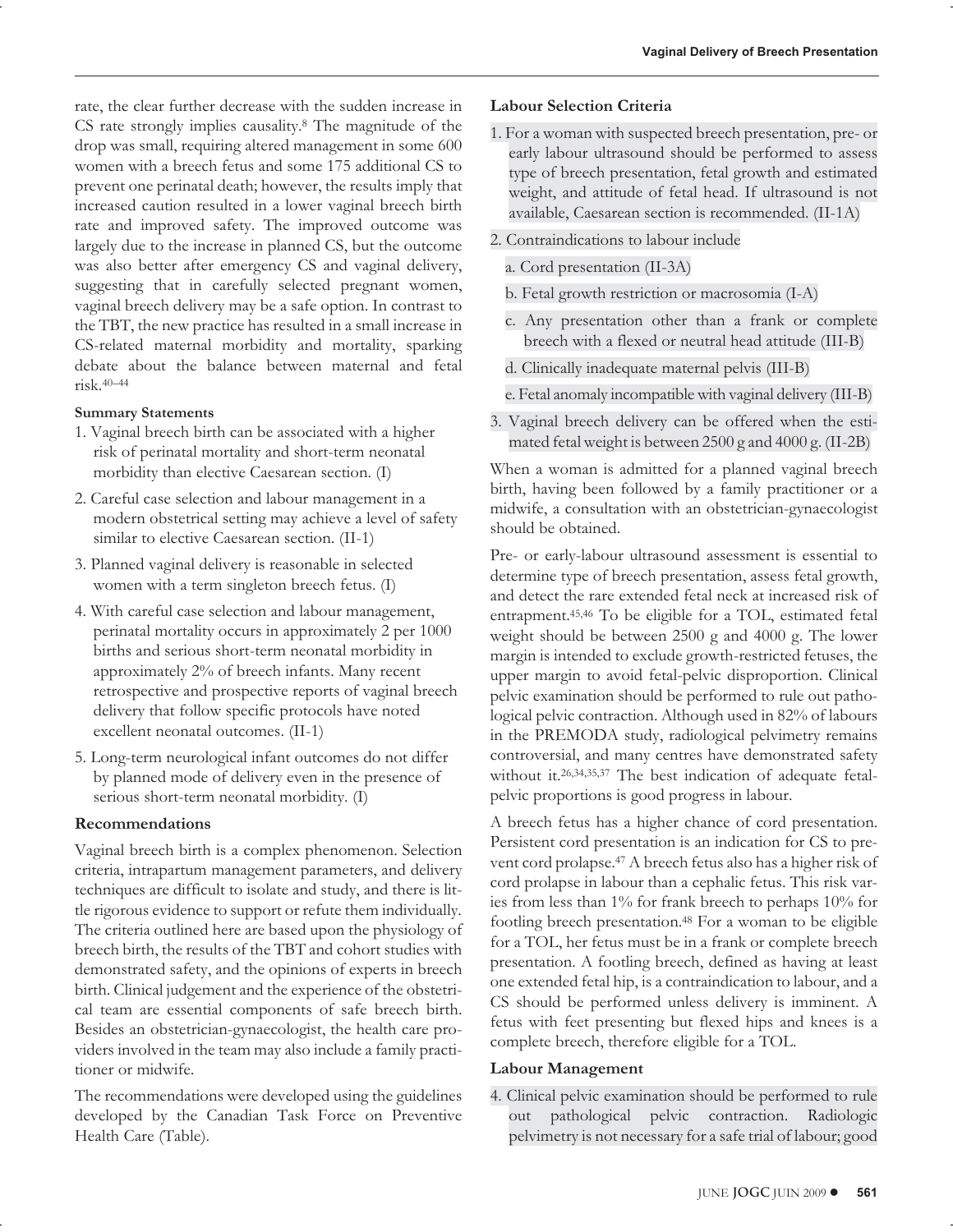progress in labour is the best indicator of adequate fetal-pelvic proportions. (III-B)

- 5. Continuous electronic fetal heart monitoring is preferable in the first stage and mandatory in the second stage of labour. (I-A) When membranes rupture, immediate vaginal examination is recommended to rule out prolapsed cord. (III-B)
- 6. In the absence of adequate progress in labour, Caesarean section is advised. (II-1A)
- 7. Induction of labour is not recommended for breech presentation. (II-3B) Oxytocin augmentation is acceptable in the presence of uterine dystocia. (II-1A)
- 8. A passive second stage without active pushing may last up to 90 minutes, allowing the breech to descend well into the pelvis. Once active pushing commences, if delivery is not imminent after 60 minutes, Caesarean section is recommended. (I-A)
- 9. The active second stage of labour should take place in or near an operating room with equipment and personnel available to perform a timely Caesarean section if necessary. (III-A)
- 10. A health care professional skilled in neonatal resuscitation should be in attendance at the time of delivery. (III-A)

During breech labour, CEFM is recommended because of the increased risk of cord prolapse. Detection of cord prolapse in hospital with timely access to CS is usually associated with good fetal outcome.27,49 Prior to deep engagement in labour, membranes should be ruptured artificially only with a clear indication and careful monitoring. When membranes rupture, immediate vaginal examination is indicated to rule out prolapsed cord. If membranes rupture at home, a woman with a known breech presentation should be advised to present immediately to hospital for assessment. During the second stage of labour, descent of the breech and entry of the umbilical insertion into the pelvis are commonly associated with an increased incidence of cord compression and variable decelerations. CEFM is universally required in the second stage. A fetal scalp ECG electrode may be inserted into the buttock for CEFM, and one small study supports the validity of capillary blood gas samples drawn from the fetal buttocks to assess fetal well-being.<sup>50</sup>

Progress in labour is an important factor in breech labour management. In the absence of data to the contrary, the TBT protocol allowed a minimum of 0.5 cm/hr progress in the first stage and up to 3.5 hours for the second stage. The trial did not analyze results according to labour progress in the first stage, but post hoc analysis showed increased perinatal morbidity in the 5% of women with an active second stage  $> 60$  minutes.<sup>21</sup> Comparatively, only 0.2% of

labouring women in the PREMODA study had an active second stage > 60 minutes. There was failure to progress for two hours or more in the first stage in only 3.8% of labours, and dilation from 5 to 10 cm took more than 7 hours in only 1.4%. It would seem prudent to expect cervical dilation from 5 to 10 cm to take a maximum of 7 hours.

The use of oxytocin during breech labour is controversial. Oxytocin augmentation was used in 74% of labours in PREMODA, and 9% of women were induced. Although small series have also supported its safety, induction of labour with a breech fetus is not recommended.<sup>51</sup> Decreased uterine contractions (uterine dystocia) due to epidural analgesia may be appropriately treated with oxytocin augmentation; however, in spontaneous labour without epidural analgesia, oxytocin augmentation is not recommended.22,38,52 Failure to progress for two hours despite adequate uterine contractions is an indication for CS. Of note, the revised ACOG committee opinion indicated that some of the recently published studies describing good perinatal outcome did not offer oxytocin induction or augmentation as part of their protocol.<sup>11</sup>

Assessing full dilatation in breech presentation is more difficult than in cephalic presentation because the fully dilated cervix does not disappear behind the cephalic crown. Instead, the cervix remains palpable as the fetal trunk descends through it. An experienced clinician should make the assessment of full dilatation, as its timing is critical to evaluating labour progress. Cord compression during descent in the second stage is common and of unpredictable severity: active pushing should take place in or near an operating room with equipment and personnel available to perform an immediate CS if necessary. An experienced obstetrician-gynaecologist with the requisite skills should be available for a planned vaginal birth, although it is recognized that complications at birth may occur even under the best possible circumstances.

The second stage of labour can be divided into a passive phase, prior to active pushing, and an active pushing phase. The passive phase was  $> 60$  minutes in 18% of labouring women in PREMODA. Active pushing lasted for > 60 minutes in only 0.2%. A prudent limit for the overall duration of the second stage, therefore, would be 2.5 hours. If delivery is not imminent after 60 minutes of active pushing, CS is indicated, even if the buttocks are on the perineum. Breech infants often have lower Apgar scores at birth; a health care professional skilled in neonatal resuscitation should be in attendance at the time of delivery.

# **Delivery Technique**

11. The health care provider for a planned vaginal breech delivery needs to possess the requisite skills and experience (II-1A)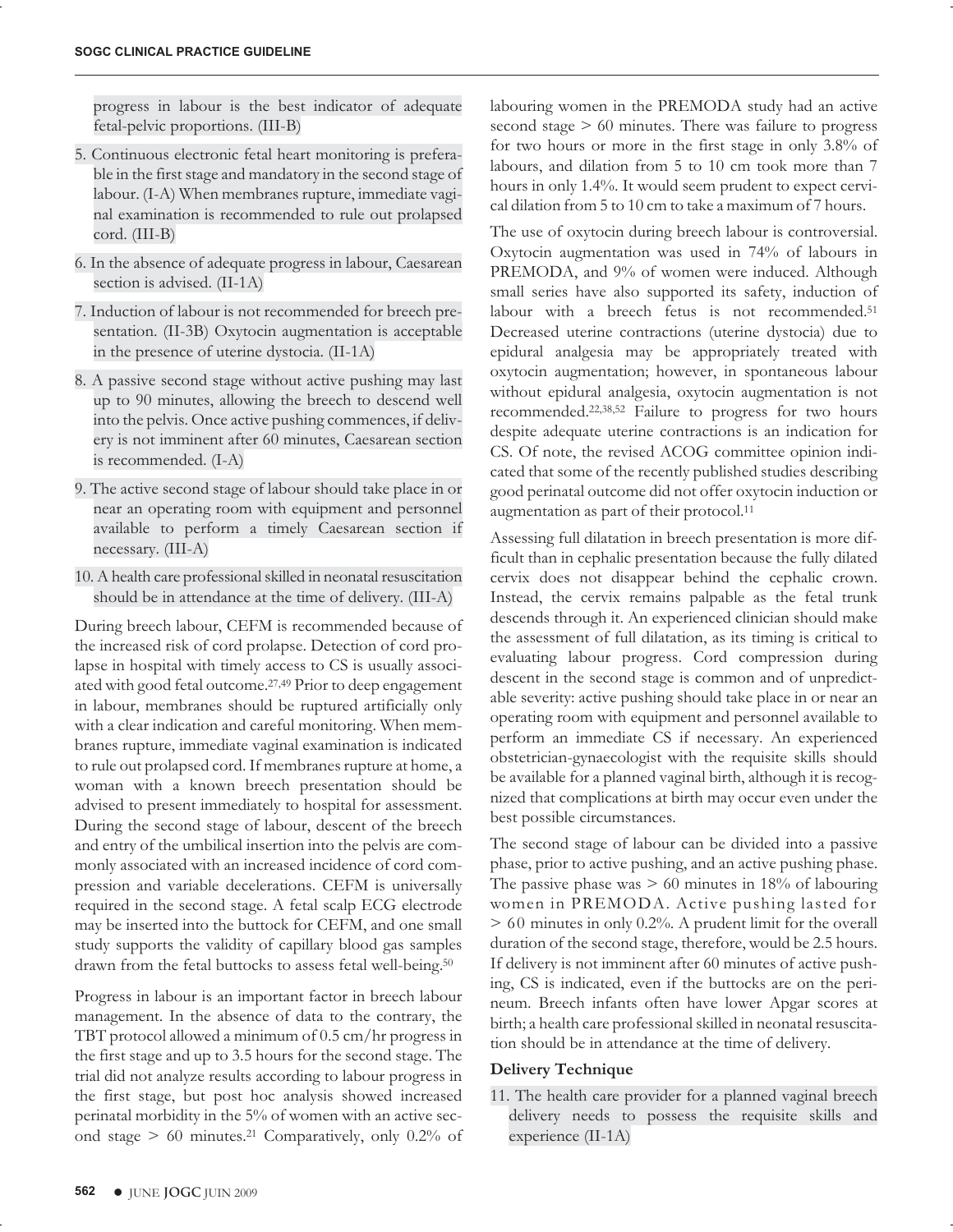- 12. An experienced obstetrician-gynaecologist comfortable in the performance of vaginal breech delivery should be present at the delivery to supervise other health care providers, including a trainee. (I-A)
- 13. The requirements for emergency Caesarean section, including availability of the hospital operating room team and the approximate 30-minute timeline to commence a laparotomy, must be in accordance with the recommendations of the SOGC Policy Statement, "Attendance at Labour and Delivery" (CPG No. 89; update in press, 2009). (III-A)
- 14. The health care provider should have rehearsed a plan of action and should be prepared to act promptly in the rare circumstance of a trapped after-coming head or irreducible nuchal arms: symphysiotomy or emergency abdominal rescue can be life saving. (III-B)
- 15. Total breech extraction is inappropriate for term singleton breech delivery. (II-2A)
- 16. Effective maternal pushing efforts are essential to safe delivery and should be encouraged. (II-1A)
- 17. At the time of delivery of the after-coming head, an assistant should be present to apply suprapubic pressure to favour flexion and engagement of the fetal head. (II-3B )
- 18. Spontaneous or assisted breech delivery is acceptable. Fetal traction should be avoided, and fetal manipulation must be applied only after spontaneous delivery to the level of the umbilicus. (III-A)
- 19. Nuchal arms may be reduced by the Løvset or Bickenbach manoeuvres. (III-B)
- 20. The fetal head may deliver spontaneously, with the assistance of suprapubic pressure, by Mauriceau-Smellie-Veit manoeuvre, or with the assistance of Piper forceps. (III-B)

In 1938, Bracht published a study that had a great impact on perinatal mortality. The prevalent method of delivery at the time was partial or complete breech extraction under maternal sedation. By encouraging maternal effort in the second stage without sedation, abandoning traction efforts from below, and using fundal pressure to prevent a prolonged expulsion phase, Bracht reduced perinatal mortality from a baseline of  $3.2\%$  to  $0\%$ .<sup>3</sup>

As a breech fetus transits the pelvis, normal fetal tone and uterine compression keep its head and arms flexed. Fetal manipulation prior to entrance of the elbows and chin into the pelvic inlet can induce extension of fetal limbs and head (Moro reflex) resulting in trapped after-coming fetal parts. Spontaneous birth helps minimize this risk, and many breech infants deliver spontaneously in a timely fashion with maternal expulsive efforts alone. Whether used

routinely or only if spontaneous birth is not forthcoming, fetal manoeuvres should be employed only after spontaneous delivery to the umbilicus, and traction should be minimized.53

After the breech crowns, fetal expulsion is invariably accompanied by cord compression and fetal bradycardia. The normally grown fetus enters this phase well oxygenated without acidemia. It may tolerate a number of minutes of delay with extrinsic cord compression, resulting in a respiratory acidosis, easily reversed once ventilation is established. A growth-restricted fetus, however, has a high likelihood of metabolic acidemia in labour due to pre-existing compromise in placental function, which reduces its tolerance to cord compression during expulsion. Therefore, fetal growth restriction is a contraindication to labour.

Significant cord compression beyond several minutes will eventually lead to severe acidosis even in a normal fetus, and prevention and treatment of expulsive delay are critical components of delivery technique. Mechanisms that maximize power from above may be associated with lower risk of trapped after-coming fetal parts than manoeuvres that involve fetal traction.1,3–6 Maternal cooperation is essential, and heavy sedation or dense epidural analgesia should be avoided to maximize expulsive efforts.52 Methods of increasing power from above once the buttocks have crowned include maximizing maternal pushing efforts, upright posture, and suprapubic pressure.5,6 None have been well studied independently. Maximizing maternal pushing is considered safe, and the use of an assistant to apply suprapubic pressure after crowning to maintain flexion of the fetal head and facilitate its engagement may be helpful (Bracht manoeuvre).<sup>1,3</sup>

After spontaneous delivery to the fetal umbilicus, expulsive delay despite power from above, with or without nuchal arms may require manoeuvres involving fetal manipulation. The Løvset and Bickenbach manoeuvres are the best described.7,54 Only the bony fetal pelvis and legs should be grasped to avoid damage to the fetal adrenal glands, which are disproportionately large. Traction on the fetus should be minimized to avoid trapped after-coming fetal parts. Total breech extraction is inappropriate for term singleton breech delivery in a modern hospital with ready access to CS. The fetal head may deliver spontaneously, by Mauriceau-Smellie-Veit manoeuvre, with the assistance of suprapubic pressure (Bracht manoeuvre), or with the assistance of Piper's forceps. Symphysiotomy performed under local anaesthesia or abdominal rescue can be a life-saving procedure in the event of a trapped fetal head.55–57

## **Setting and Consent**

21. In the absence of a contraindication to vaginal delivery, a woman with a breech presentation should be informed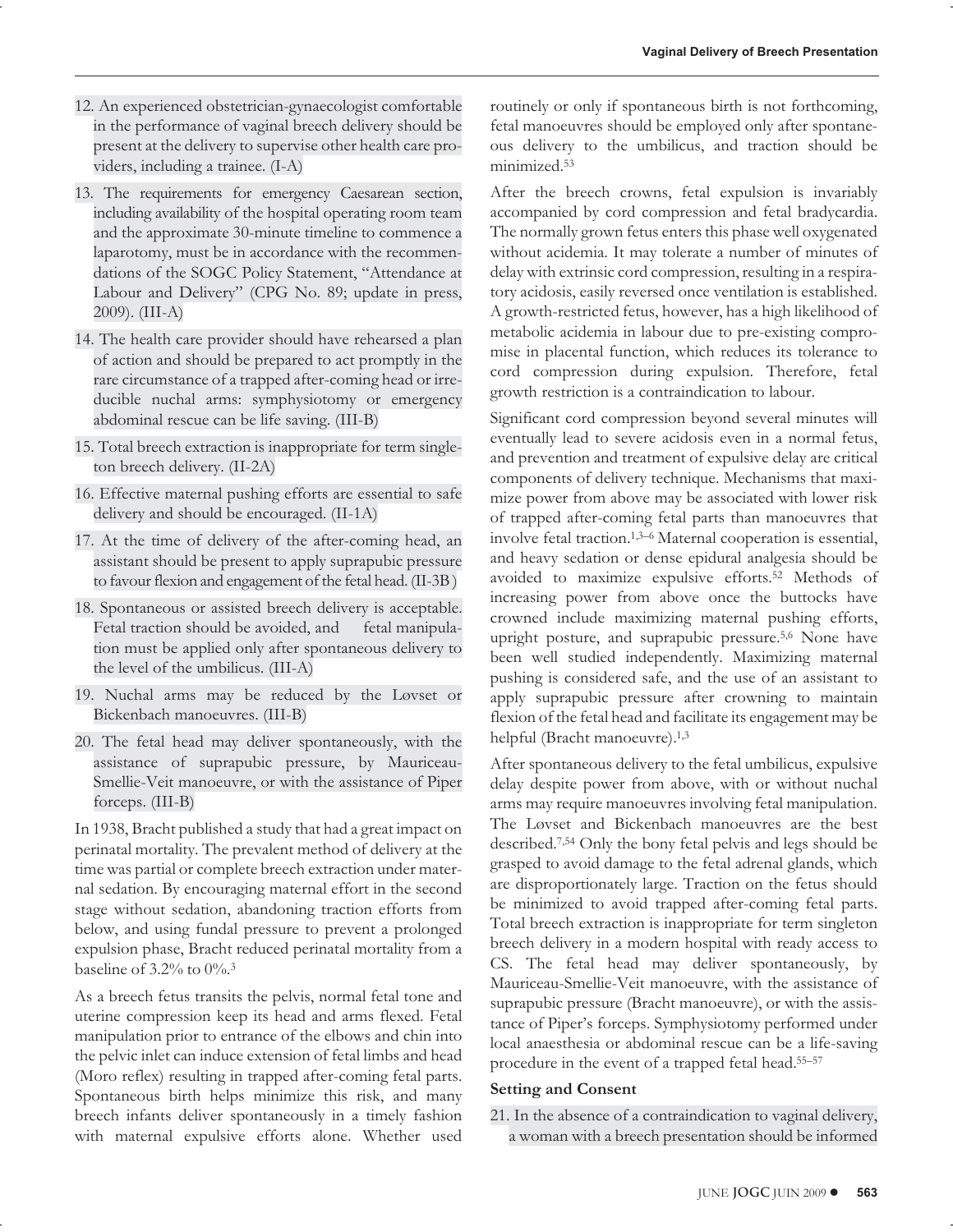of the risks and benefits of a trial of labour and elective Caesarean section, and informed consent should be obtained. A woman's choice of delivery mode should be respected. (III-A)

- 22. The consent discussion and chosen plan should be well documented and communicated to labour-room staff. (III-B)
- 23. Hospitals offering a trial of labour should have a written protocol for eligibility and intrapartum management. (III-B)
- 24. Women with a contraindication to a trial of labour should be advised to have a Caesarean section. Women choosing to labour despite this recommendation have a right to do so and should not be abandoned. They should be provided the best possible in-hospital care. (III-A)
- 25. The Society of Obstetricians and Gynaecologists of Canada (SOGC), in collaboration with the Association of Professors of Obstetrics and Gynaecology (APOG), The College of Family Physicians of Canada (CFPC), and The Canadian Association of Midwives (CAM) should revise the training requirements at the undergraduate and postgraduate levels. SOGC will continue to promote training of current health care providers through the MOREOB, ALARM (Advances in Labour and Risk Management), and other courses. (III-A)
- 26. Theoretical and hands-on breech birth training simulation should be part of basic obstetrical skills training programs such as ALARM, ALSO (Advanced Life Support Training in Obstetrics), and MOREOB to prepare health care providers for unexpected vaginal breech births. (III-B)

In light of recent publications that further clarify the lack of long-term newborn risk of vaginal breech delivery and the many cohort reports noting excellent neonatal outcomes in settings with specific protocols, it is acceptable for hospitals to offer vaginal breech delivery. Hospitals offering vaginal breech birth should have a written protocol for eligibility and intrapartum management, including notification of the most responsible health care provider upon admission in labour.

Faced with a parturient requesting a TOL, the health care provider must evaluate his or her own system of breech selection, intrapartum management, delivery technique, and clinical experience. Women should be informed that the risk of short-term neonatal morbidity maybe higher for a planned vaginal delivery than for a planned CS but that long-term infant neurological outcome is not different. In the low-perinatal-mortality-country arm of the TBT and the PREMODA study, perinatal mortality was not different between the planned vaginal delivery and planned CS groups. When vaginal breech delivery is planned, the consent discussion regarding risks and benefits of mode of

delivery and plans for delivery should be well documented in the chart and available in the birthing centre.

## **THE POTENTIAL RISK OF COERCION**

The 2001 ACOG and RCOG breech guidelines left little room for parturient autonomy.10,11 Since their publication, it has been routine practice in many jurisdictions for obstetrician-gynaecologists to refuse women a breech TOL in hospital. On occasion, women so denied have given birth unattended at home, and perinatal deaths have resulted.58 Also, the volume of midwife-attended breech home births appears to have increased. Even with the quality of care limitations of the TBT, the long-term outcome was equivalent in the planned vaginal birth and planned CS groups, and parturient autonomy takes precedence over practitioner concerns about small levels of fetal risk. Women should be informed of the safety of a TOL in a setting with experienced care providers.

Women who have a contraindication to labour or who are considered poor candidates for a TOL should be advised to deliver by CS. However, it is the patient's right to decline any recommended medical procedure or treatment. If a woman chooses to labour despite this recommendation, she should be cared for in hospital. In-hospital breech birth in a modern obstetrical setting is almost certainly safer than home birth, and a woman must not be abandoned if she does not take medical advice.59

## **SYSTEM FACTORS**

In 2006, the Royal College of Obstetricians and Gynaecologists and the American College of Obstetrics and Gynecology replaced their restrictive 2001 breech guidelines with new versions supportive of selected vaginal breech birth.60,61 The 2006 RCOG Green Top Guideline on breech birth outlines the obstetrical community's responsibility to the individual parturient: "If a unit is unable to offer the choice of a planned vaginal breech birth, women who wish to choose this option should be referred to a unit where this option is available."

Many newly qualified obstetrician-gynaecologists do not have the experience necessary to supervise a breech TOL, and mentoring by more senior colleagues will be necessary if they are to attain these skills. As precipitous breech births will occur in all settings, theoretical and hands-on breech birth training using models should be part of basic obstetrical and midwifery training and of training programs such as ALARM, ALSO, and MOREOB.

## **REFERENCES**

<sup>1.</sup> Plentl A, Stone R. The Bracht Maneuver. Obstet Gynecol Surv 1953;8(3):313–25.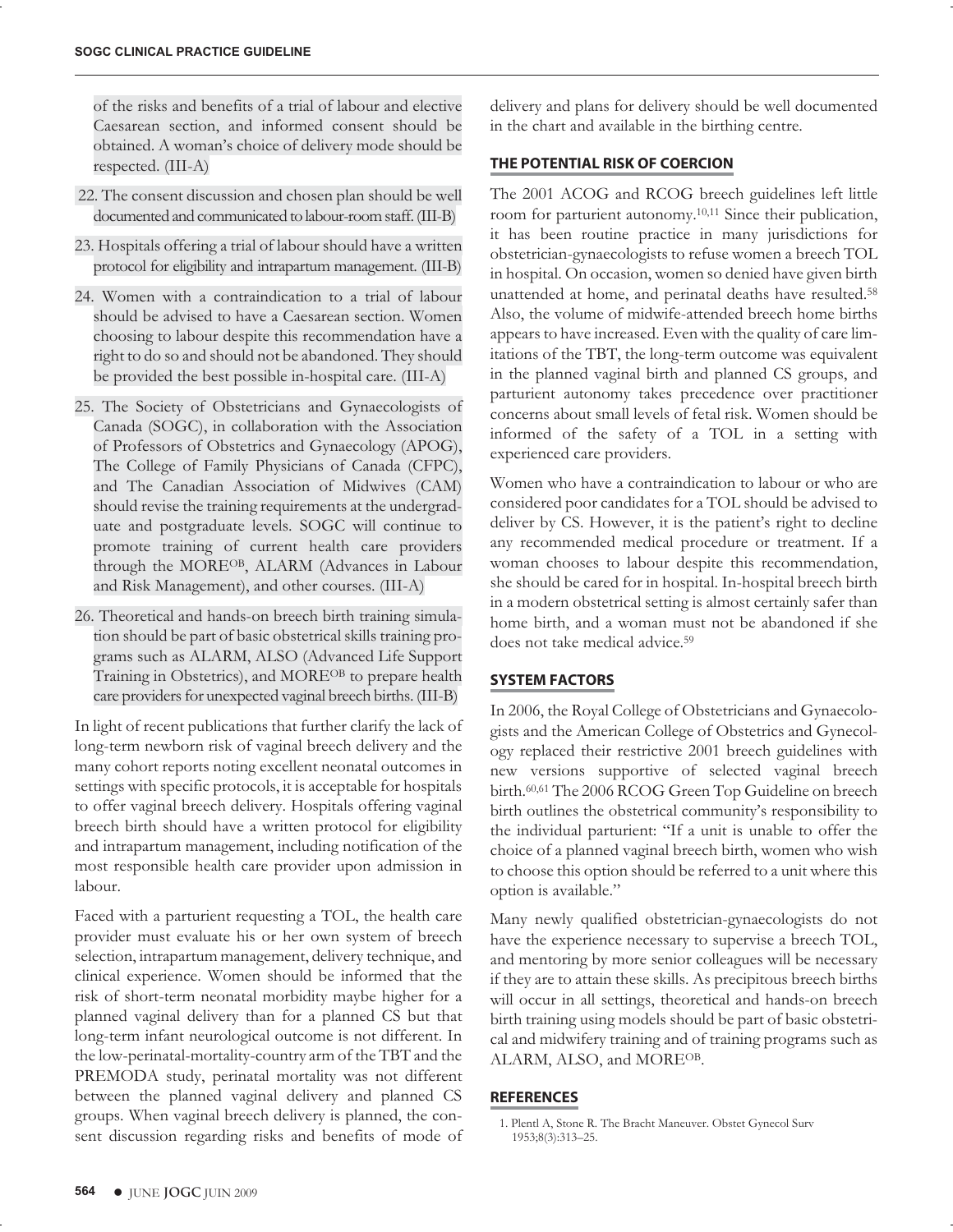- 2. Kubli F, Rüttgers H, Meyer-Menk M. Die fetale Acidosegefährdung bei vaginaler Geburt aus Beckenendlage [article in German]. Z Geburtsh Perinat 1975;179:1–16.
- 3. Bracht E. Zur Behandlung der Steisslage [article in German]. Zentralbl Gynakol 1938;62:1735.
- 4. Bellew LN, Allison HM, Greenville SC. Experience with the Bracht Method of delivery of the breech. Am J Obstet Gynecol 1958;76(4):754–60.
- 5. Thiessen P. Spontangeburt, Herausleiten und Manualhilfe bei der Geburt in Beckenendlage [article in German]. Zentralbl Gynakol 1952;74(50):1969–76.
- 6. Thiessen P. Die eigene Geburtsleitung bei Beckenendlage und ihr Gegensatz zur Schul- oder Lehrauffassung [article in German]. Geburtsh Frauenheilk 1964;24:661–82.
- 7. Løvset J. Shoulder delivery by breech presentation. J Obset Gynaecol Brit Emp 1937;44:696–704.
- 8. Albrechtsen S, Ramussen S, Irgens LM. Secular trends in peri- and neonatal mortality in breech presentation; Norway 1967–1994. Acta Obstet Gynecol Scand 2000;79:508–12.
- 9. Hannah ME, Hannah WJ, Hewson SA, Hodnett ED, Saigal S, Willan AR. Planned caesarean section versus planned vaginal birth for breech presentation at term: a randomized multicentre trial. Lancet 2000;356:1375–83.
- 10. Royal College of Obstetricians and Gynaecologists. RCOG Green Top Guidelines: The Management of Breech Presentation, Guideline no. 20. London: RCOG, 2001.
- 11. American College of Obstetricians and Gynecologists. ACOG Committee Opinion No. 265, Mode of Term Singleton Breech Delivery. Obstet Gynecol 2001;98:1189–90.
- 12. Phipps H, Roberts CL, Nassar N, Raynes-Greenow CH, Peat B, Hutton EK. The management of breech pregnancies in Australia and New Zealand. Aus NZ J Obstet Gynaecol 2003;43:294–7.
- 13. Hogle KL, Kilburn L, Hewson S, Gafni A, Wall R, Hannah ME. Impact of the international term breech trial on clinical practice and concerns: a survey of centre collaborators. J Obstet Gynaecol Can 2003;25:14–6.
- 14. Goffinet F, Blondel B, Bréart G. À propos du débat sur le siege. J Gynecol Obstet Biol Reprod 2001;30:187–90.
- 15. Hauth JC, Cunningham FG. Vaginal breech delivery is still justified. Obstet Gynecol 2002;99:1115–6.
- 16. Van Roosmalen J, Rosendaal F. There is still room for disagreement about vaginal delivery of breech infants at term. BJOG 2002;109:967–9.
- 17. Kotaska A. Inappropriate use of randomized trials to evaluate complex phenomena: case study of vaginal breech delivery. BMJ 2004;329:1039–42.
- 18. Keirse MJ. Evidence-based childbirth only for breech babies? Birth 2002;29(1):55–9.
- 19. Menticoglou SM. Why vaginal breech delivery should still be offered. J Obstet Gynaecol Can 2006;28:380–5.
- 20. Glezerman M. Five years to the term breech trial: the rise and fall of a randomized controlled trial. Am J Obstet Gynecol 2006;194:20–5.
- 21. University of Toronto Maternal, Infant and Reproductive Health Research Unit. Term breech trial study protocol. 1996:8.
- 22. Su M, McLeod L, Ross S, Willan A, Hannah WJ, Hutton E, et al. Factors associated with adverse perinatal outcome in the Term Breech Trial. Am J Obstet Gynecol 2003;189:740–5.
- 23. Whyte H, Hannah ME, Saigal S, Hannah W, Hewson S, Amankwah K, et al. Outcomes of children at 2 years after planned cesarean birth versus planned vaginal birth for breech presentation at term: The International Randomized Term Breech Trial. Am J Obstet Gynecol 2004;191:864–71.
- 24. Danelian PJ, Wang J, Hall MH. Long term outcome by method of delivery of fetuses in breech presentation at term: population based follow-up. BMJ 1996;312:1451–3.
- 25. Pradhan P, Mohajer M, Deshpande S. Outcome of term breech births: 10-year experience at a district general hospital. BJOG 2005;112:218–22.
- 26. Giuliani A, Scholl WMJ, Basver A, Tamussino KF. Mode of delivery and outcome of 699 term singleton breech deliveries at a single center. Am J Obstet Gynecol 2002;187:1694–8.
- 27. Hellsten C, Lindqvist PG, Olofsson P. Vaginal breech delivery: is it still an option? Eur J Obstet Gynecol Reprod Biol 2003;111:122–8.
- 28. Munstedt K, von Georgi R, Reucher S, Zygmunt M, Lang U. Term breech and long-term morbidity—cesarean section versus vaginal breech delivery. Eur J Obstet Gynecol Repro Biol 2001;96:864–71.
- 29. Thilaganathan B, Meher-Homji N, Nicolaides KH. Labor: an immunologically beneficial process for the neonate. Am J Obstet Gynecol 1994 Nov;171(5):1271–2.
- 30. Malamitsi-Puchner A, Protonotariou E, Boutsikou T, Makrakis E, Sarandakou A, Creatsas G. The influence of the mode of delivery on circulating cytokine concentrations in the perinatal period. Early Hum Dev 2005;81:387–92.
- 31. Negele K, Heinrich J, Borte M, von Berg A, Schaaf B, Lehmann I, et al. Mode of delivery and development of atopic disease during the first 2 years of life. Pediatr Allergy Immunol 2004;15:48–54.
- 32. Laubereau B, Filipiak-Pittroff B, von Berg A, Grübl A, Reinhardt D, Wichmann HE, et al. Caesarean section and gastrointestinal symptoms, atopic dermatitis, and sensitisation during the first year of life. Arch Dis Child 2004;89:993–7.
- 33. Kayem G, Goffinet F, Clement D, Hessabi M, Cabrol D. Breech presentation at term: morbidity and mortality according to the type of delivery at Port Royal Maternity hospital from 1993 through 1999. Eur J Obstet Gynecol Reprod Biol 2002;102:137–42.
- 34. Alarab M, Regan C, O'Connell MP, Keane DP, O'Herlihy C, Foley ME. Singleton vaginal delivery at term: still a safe option. Obstet Gynecol 2004;103:407–12.
- 35. Irion O, Almagbaly PH, Morabia A. Planned vaginal delivery versus elective caesarean section: a study of 705 singleton term breech presentations. Brit J Obstet Gynaecol 1998;105:710–7.
- 36. Albrechtsen S, Rasmussen S, Reigstad H, Markestad T, Irgens LM, Dalaker K. Evaluation of a protocol for selecting fetuses in breech presentation for vaginal delivery or cesarean section. Am J Obstet Gynecol 1997;177:586–92.
- 37. Krause M, Lenz A, Feige A. Vaginale Beckenendlagengeburt— Entscheidungskriterien und Einfluss auf die kindliche Morbiditaet [article in German]. Hebamme 1999;12:22–9.
- 38. Goffinet F, Carayol M, Foidart JM, Alexander S, Uzan S, Subtil D, et al.; PREMODA Study Group. Is planned vaginal delivery for breech presentation at term still an option? Results of an observational prospective survey in France and Belgium. Am J Obstet Gynecol 2006;194:1002–11.
- 39. Rietberg CC, Elferink-Stinkens PM, Visser GH. The effect of the Term Breech Trial on medical intervention behaviour and neonatal outcome in The Netherlands: an analysis of 35,453 term breech infants. BJOG 2005;112:205–9.
- 40. Schutte JM, Steegers AP, Satema JG, Schuitemaker NW, Van Roosmalen J. Maternal deaths after elective cesarean section for breech presentation in the Netherlands. Acta Obstet Gynecol 2007;86:240–3.
- 41. Verhoeven ATM, de Leeuw JP, Bruinse HW. Breech presentation at term: elective cesarean section is the wrong choice as a standard treatment because of too high risks for the mother and her future children [article in Dutch]. Ned Tijdschr Geneeskd 2005;149:2207–11.
- 42. Burke G. The end of vaginal breech delivery. BJOG 2006;113:969–72.
- 43. Porter R. Breech delivery: the dilemma. BJOG 2006;113:973–4.
- 44. de Leeuw JP, Verhoeven ATM, Schutte JM, Zwart J, van Roosmalen J. The end of vaginal breech delivery (letter). BJOG 2007;114:373–4.